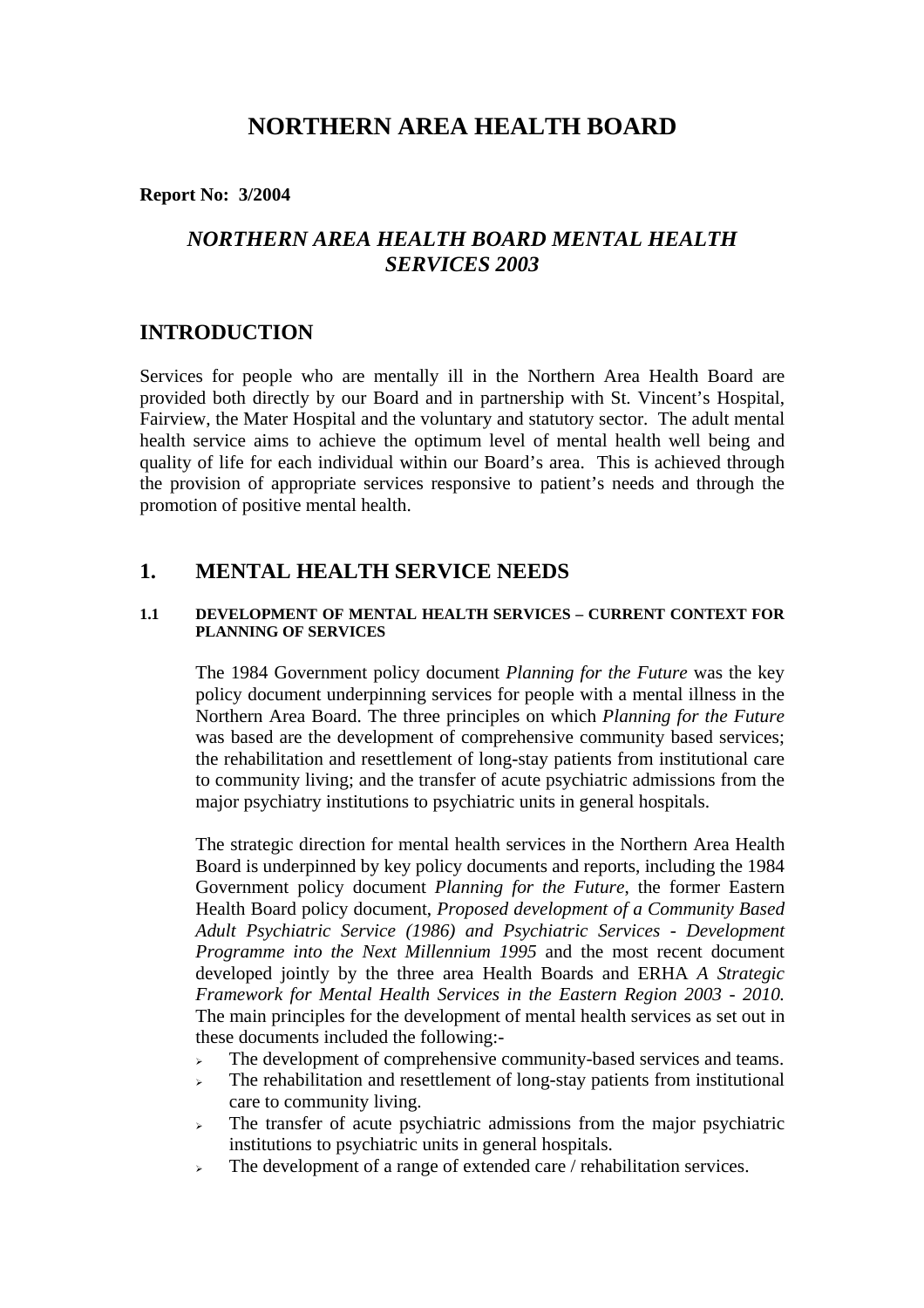- $\geq$  The development of an additional range of services for the homeless mentally ill.
- $\triangleright$  The development of specialist services for the disturbed mentally ill.
- Developing the links with primary care services to ensure better initial response and aftercare in the treatment of those with a mental illness
- $\triangleright$  Promoting positive mental health within the community

In the development of mental health services our Board is guided by international and national best practice, the interface of our clinical staff, experience gained in localised pilot projects and ongoing changes in demography. The professional bodies, particularly the Irish College of Psychiatrists and An Bord Altranais develop policy papers on issues pertinent to the interests and professional development of their members, users of services and the general public. The interface of our Board's management and professional staff with the voluntary sector (Mental Health Association, AWARE, GROW, Schizophrenia Association, Samaritans, etc) as well as mental health advocates, is also a very good conduit in relation to ascertaining service need.

## **1.2. INSPECTOR OF MENTAL HOSPITALS**

The development of services for people with a mental illness must take cognisance of the annual audit carried out by the Inspector of Mental Hospitals. Various reports of the Inspector have highlighted in particular the deficit in the community infrastructure in our mental health services.

## **1.3. ACUTE BED STUDY - " WE HAVE NO BEDS"**

The psychiatric acute bed study *We have no beds* was commissioned by the DOH  $\&$  C, in conjunction with the EHB in 1999. This study revealed a high occupancy rate for in-patient psychiatric beds some of which was inappropriate due primarily to a lack of appropriate community facilities and supports. The development of these supports is seen as a priority to enable comprehensive response to the issue of mental illness. Considerable work still needs to be done to address the conclusions of the particular report. See Appendix 1 for profile of length of stay 2003.

## **1.4. DEMOGRAPHICS**

It has long been established that the incidence of mental illness is highest in the areas of severe deprivation. Of the twenty –five most deprived areas in the county identified under the Revitalising Areas by Planning, Investment and Development (RAPID) Programme, it is indicated that six areas with a population of 60,018 (Census 1996) are located in the NAHB. This represents over one-third of the national targeted population.

The Acute Bed Study W*e have no beds* points out that considerable psychiatric morbidity can be expected in the areas of greatest deprivation, with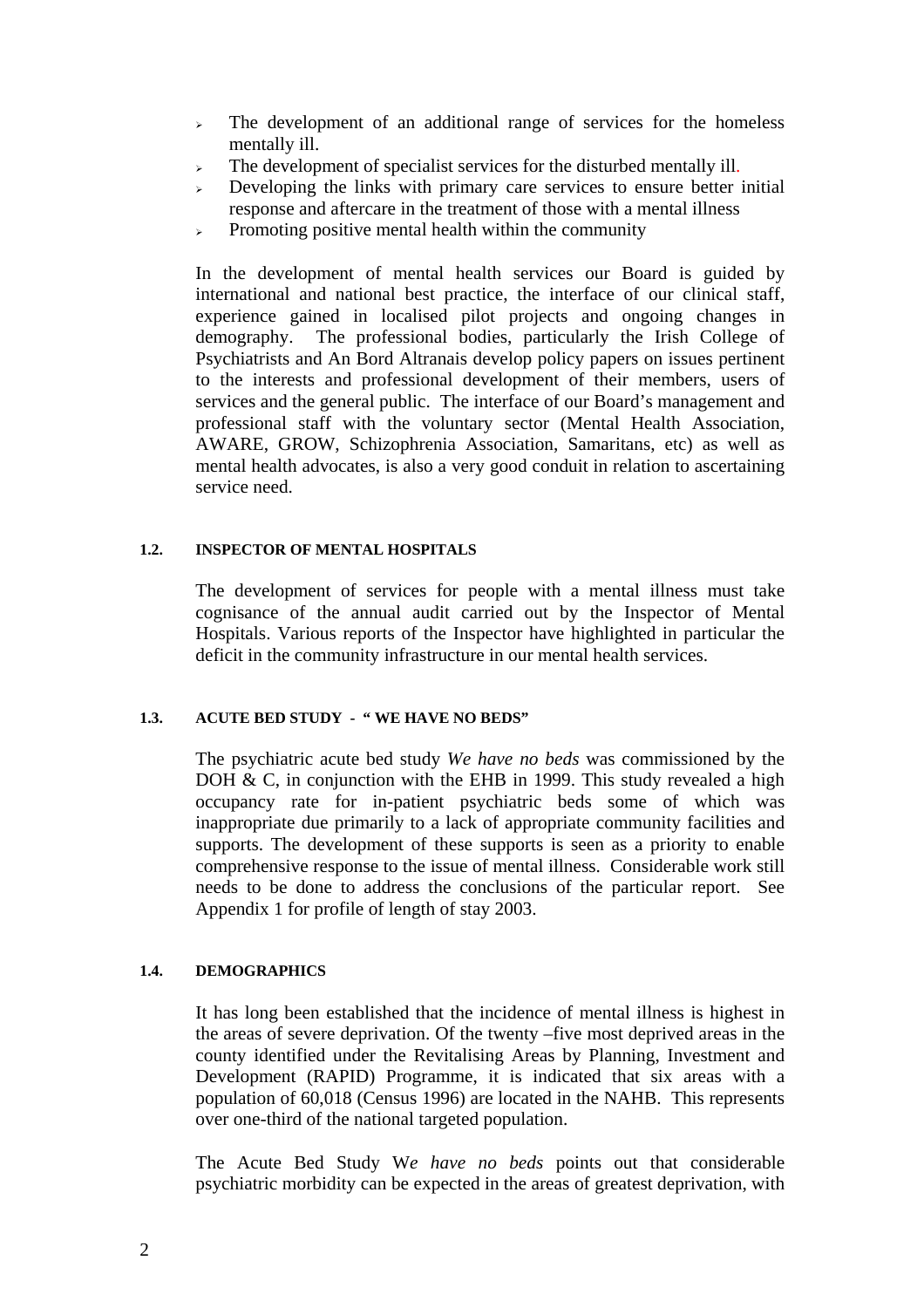consequent increased demand on the psychiatric services in these areas. The Acute Bed Study found that Catchments Area 6 and Catchments Area 7 were ranked first and third highest with respect to the proportion of the population in the most deprived DEDS by Community Care Area.

There is a strong tendency for people with psychotic disorders to be concentrated in inner cities. Social drift operates with people with severe mental illness migrating to inner cities areas.

In developing services for people with a mental illness, our Board has moved from an institutional model of service delivery to a community based model, as envisaged by *Planning for the Future (1984).* Up to the mid 1980's, those suffering from a mental illness tended to be admitted to long stay institutions for treatment over a long period with continuing care being the outcome for a large number of patients. Since the mid 1980's, there has been large-scale relocation of psychiatric patients from the large institutions to community living. In addition new referrals to the service have been treated on a community-based pathway of care. This involves the reconfiguration of services within the hospitals:

- $\rightarrow$  the parallel transfer of resources to the community;
- $\rightarrow$  the setting up of Consultant-led psychiatric teams in each sector (30,000) pop. approx.);
- <sup>¾</sup> the development of management teams in each catchment area;
- the development of specialist teams psychiatry of old age, rehabilitation, alcoholism, etc.;
- $\rightarrow$  the development of community infrastructure day hospitals, day centres, community housing, vocational training & sheltered employment facilities.

See Appendix 2 for Bed / Occupancy in St. Brendan's and St. Ita's (Psychiatry) 1985 - 2003.

#### **1.5 HOMELESS**

There was a small decline in the overall number of persons presenting as homeless in 2003. Single people seeking support from the Board's Homeless unit continues to rise as is demonstrated in the following table:

## **Table 2 – Applications by single persons for services from Homeless Person's Unit.**

| Year | <b>Number</b> | <b>Variance</b> |
|------|---------------|-----------------|
| 2001 | 1846          |                 |
| 2002 | 2441          | $+32%$          |
| 2003 | 2593          | $+6%$           |

Conversely between 2002 and 2003 there has been a 46% decrease in the numbers of couples and families presenting. Anecdotal evidence would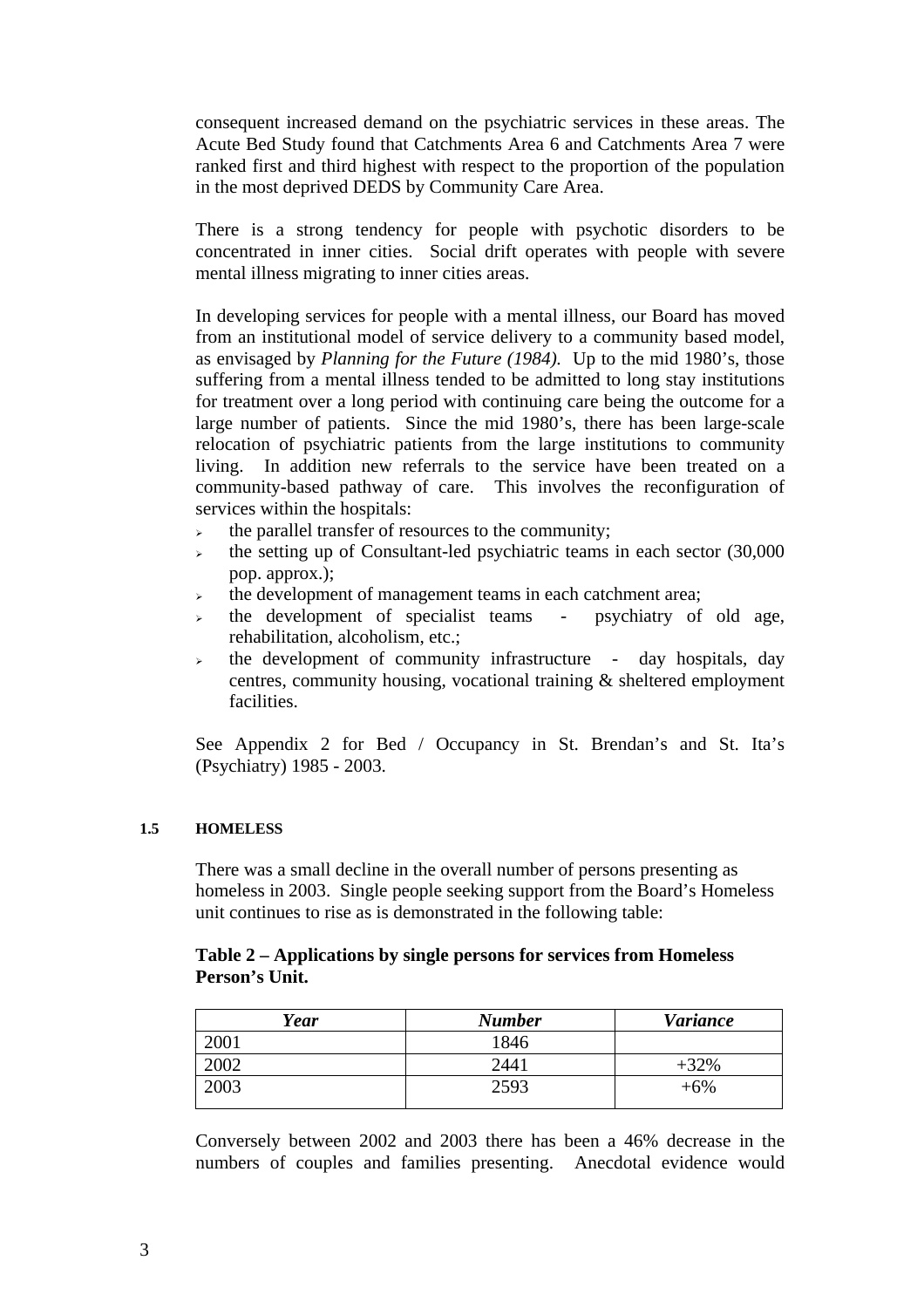suggest that increased supply in the housing market coupled with a levelling out in the cost of renting has helped this client group.

This is accompanied by a marked increase in demand for psychiatric services for this population. A person can drift into homelessness because of a particular life event. The small number of homeless persons with an overriding psychiatric illness should have equity of access to mainstream acute care, rehabilitation and community supports in keeping with the general population.

## **1.6 FORENSIC PSYCHIATRY**

There is a significant growth in the numbers of people being resettled into hostel accommodation by the forensic psychiatry service at the Central Mental Hospital (CMH). This is in line with the CMH Development Plan in having a clear focus on its proactive response to the prison population and clients with acute mental health needs and community discharge as appropriate. Patients with a forensic history are being placed in homeless accommodation and while the CMH provides a three-month follow up service these patients retain their homeless status; this is leading to a capacity and skills deficit problem which need to be addressed in the community.

## **1.7 ASYLUM SEEKERS**

This is a relatively new client group, which is placing a growing demand on services. In 2002 11,643 people sought asylum in the State but this number reduced in 2003 to 7,900 giving an average of approximately 600 applications a month.

The following table shows a continuing decline in applications in 2003.

| Quarter        | <b>No.</b> of Applications |
|----------------|----------------------------|
|                | 2,818                      |
| $\mathfrak{D}$ | 1,932                      |
| 3              | 1,912                      |
| 4              | 1,238                      |
| <b>Total</b>   | 7,900                      |

**Table 1 - No of persons making application for asylum – 2003.** 

All asylum seekers are accommodated for their first weeks of residence in the formal reception centre in the Dublin area before being allocated to accommodation throughout the country. There are particular challenges in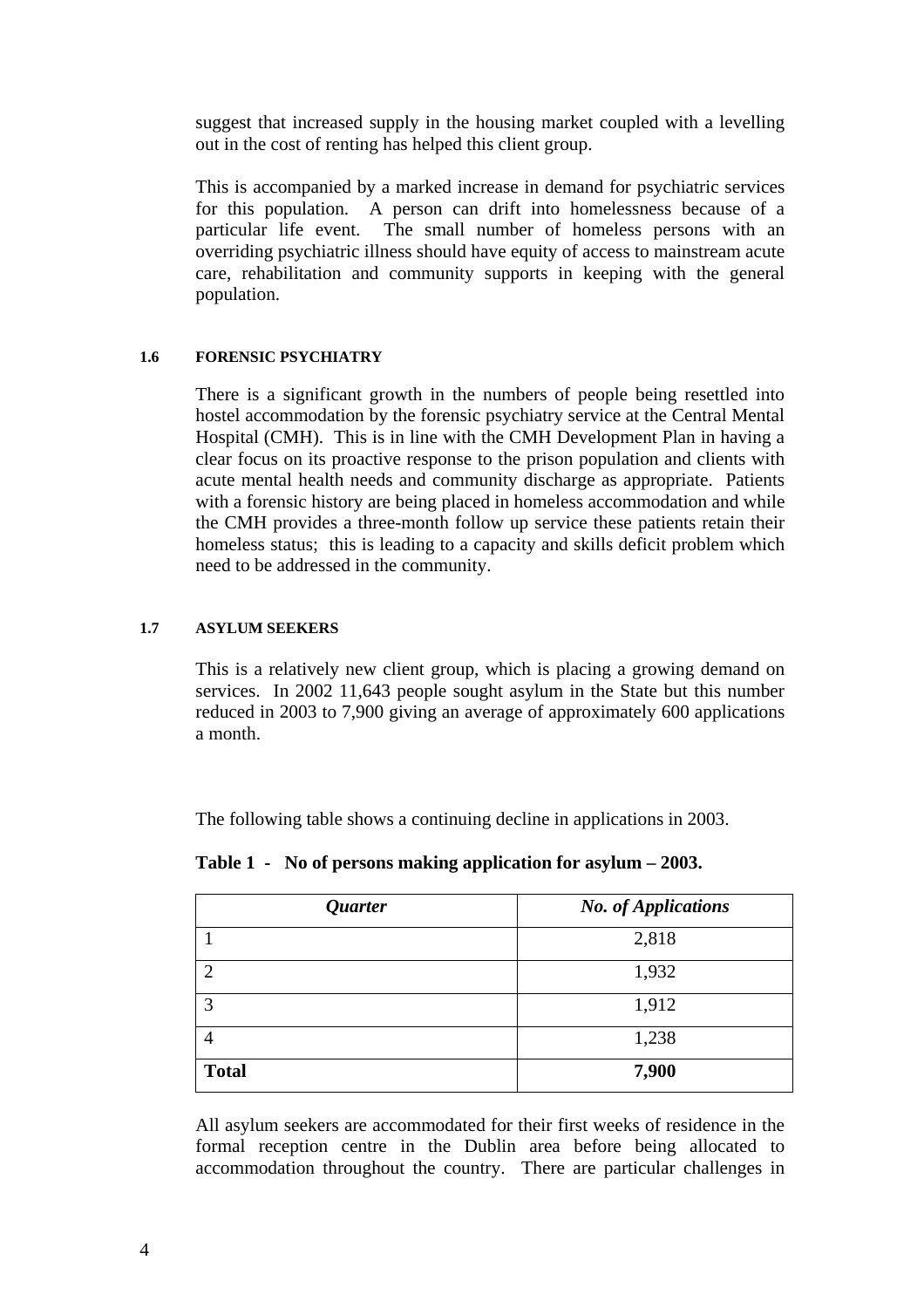providing services to this group because of language and cultural issues and the circumstances that prompted many of these clients to leave their country of origin. However, the cumulative number of applicants over the last 5 years, many of whom have settled in our Board's area, continues to put demands on services. There is, therefore, an ongoing need to develop services appropriate to the needs of this client group. Our Board has entered discussions with the Reception and Integration Agency about providing appropriate psychiatric services

#### **1.8 HEALTH STRATEGY CONTEXT**

In 2001 the Government published its Health Strategy- *Quality and Fairness – A Health System for you.* This Strategy had four principles –Equality, Peoplecenteredness, Quality, and Accountability. The Strategy sets out the development of a new action programme for mental health. This programme aims to build on recent initiatives in mental health services and developing services in areas where gaps have been identified. In particular, its sets out key actions around a range of issues, which our Board is actively pursing in 2003. These include:

- $\rightarrow$  the implementation of the new Mental Health Act 2001;
- <sup>¾</sup> a review and up-date of *Planning for the Future;*
- $\rightarrow$  development of further services
- <sup>¾</sup> development of programmes aimed at specific areas including suicide presentation, independent patients advocacy services, programmes to promote positive attitudes to mental health and specific services aimed at groups such as elderly and homeless people.

Our Board will continue to pursue, with the Eastern Regional Health Authority, the necessary capital and revenue resources required to respond to the needs of people presenting with mental illness, and also to ensure that our services are structured, managed, monitored and evaluated to meet those needs in line with best practice.

#### **1.9 NEW LEGISLATIVE REQUIREMENTS**

## **Mental Health Act 2001**

The Mental Health Commission expects to have the remaining sections of the Mental Health Act 2001 enacted in 2004. The immediate implication of this enactment will be the establishment of the Mental Health Tribunals. We are currently undertaking work on the service requirements for our Board in the implementation of the Act and these will be substantial in both staff and other resources.

#### **Criminal Law (Insanity) Bill**

The enactment of this bill will empower the judiciary to direct people involved in the criminal justice system to approved mental health centres for assessment, care and treatment. The major concern from a health service perspective is that this could be done without reference to the receiving service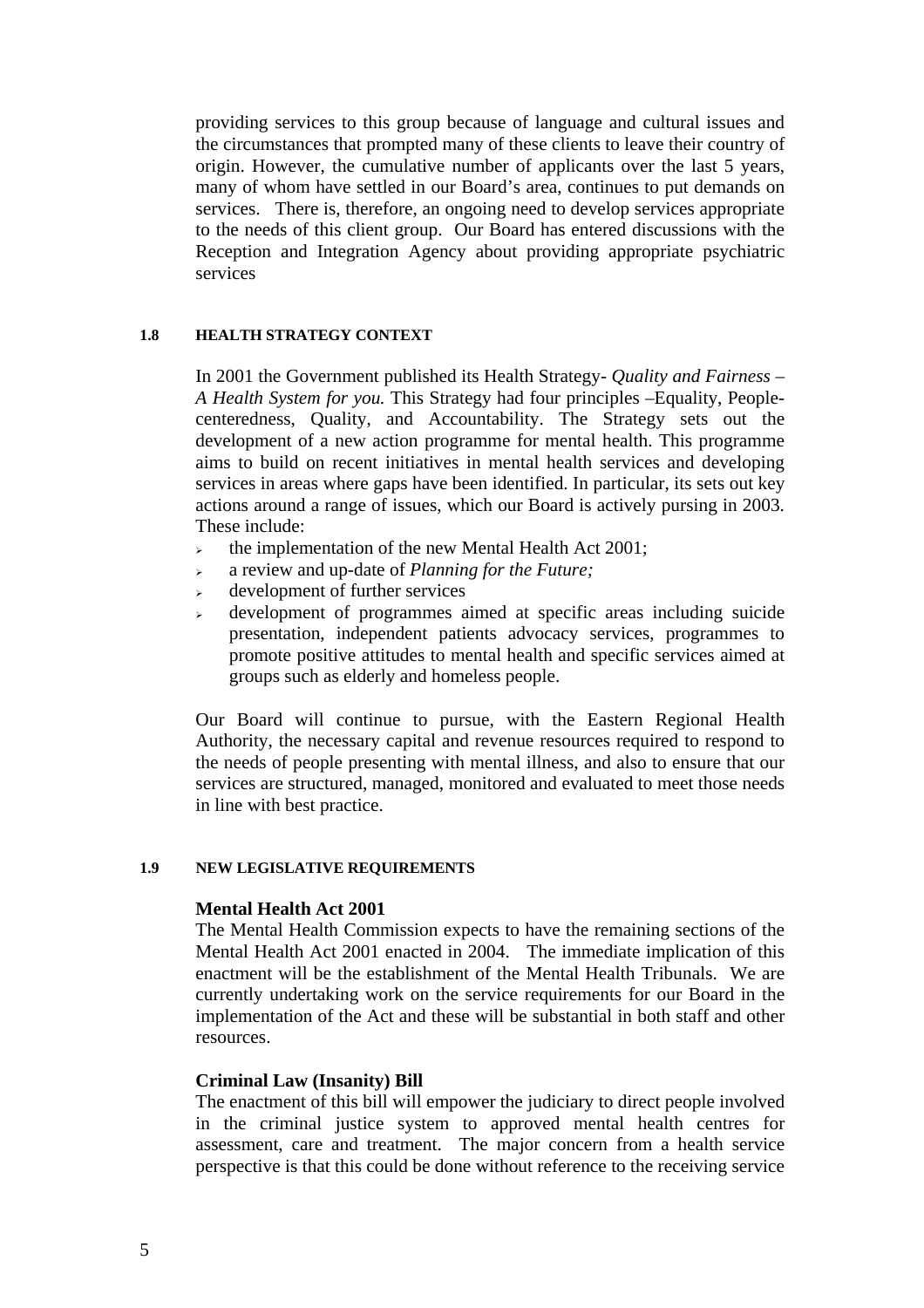or to the adequacy of the services and facilities to cater for the particular needs of the clients so referred. Considerable additional resources will be required to implement the provisions of the legislation. Our Board was concerned that this legislation was drafted without due regard to the negative impact the implementation of the Bill would have on the delivery of mental health services and the consequences of this for current service users, carers and staff. Following submissions to the Department of Justice, Equality and Law Reform from various service providers and our Board we understand that this particular Bill is being redrafted.

## **Smoke Free Workplace**

The implementation of the Public Health Tobacco Act 2003 will require the adoption of strategies within mental health services. Strategies include smoking cessation programmes, the provision of shelters in open spaces, the provision of special ventilation facilities, and measures to allow staff special breaks away from smoking environments and possibly the offer of regular health checks. Work is progressing on priority responses, as appropriate.

## **2. PROGRESS TO DATE**

**2.1** During the year a major programme of assessment and resettlement of psychiatric patients was carried out.

#### **ST. BRENDAN'S HOSPITAL**

- <sup>¾</sup> Approximately 30 patients transferred to long stay community facilities with some frail elderly transferring to nursing homes. This facilitated the closure of Unit 23A and freed up some blocked beds in the acute units 3A and 3B.
- <sup>¾</sup> Activity in the Assessment unit has been substantially reduced and some staff redeployed to other duties.
- <sup>¾</sup> 22 frail elderly patients were transferred to nursing homes in our Board's area. This facilitated the closure of a long stay unit in Cherry Orchard Hospital under the management of St. Brendan's Hospital.
- $\geq$  The clients attending the industrial therapy unit at St. Brendan's (55) places) were transferred to a purpose designed facility in the community under the management of EVE Ltd. This service is more appropriate to the needs of clients in that it is community based, more immediately accessible with high quality personalised programmes to meet individual needs and aspirations.

This has effectively reduced the capacity on the St. Brendan's site to a number of specialist services envisaged in the development plan. The main challenge now remaining is the development of the facilities as highlighted in the Brendan's Development Plan. The demand for these residential services requires a response in custom-built facilities. Providing these facilities is an urgent priority and in this context we will continue our dialogue with the ERHA and the DOH  $&$  C to ensure that this plan continues to be prioritised.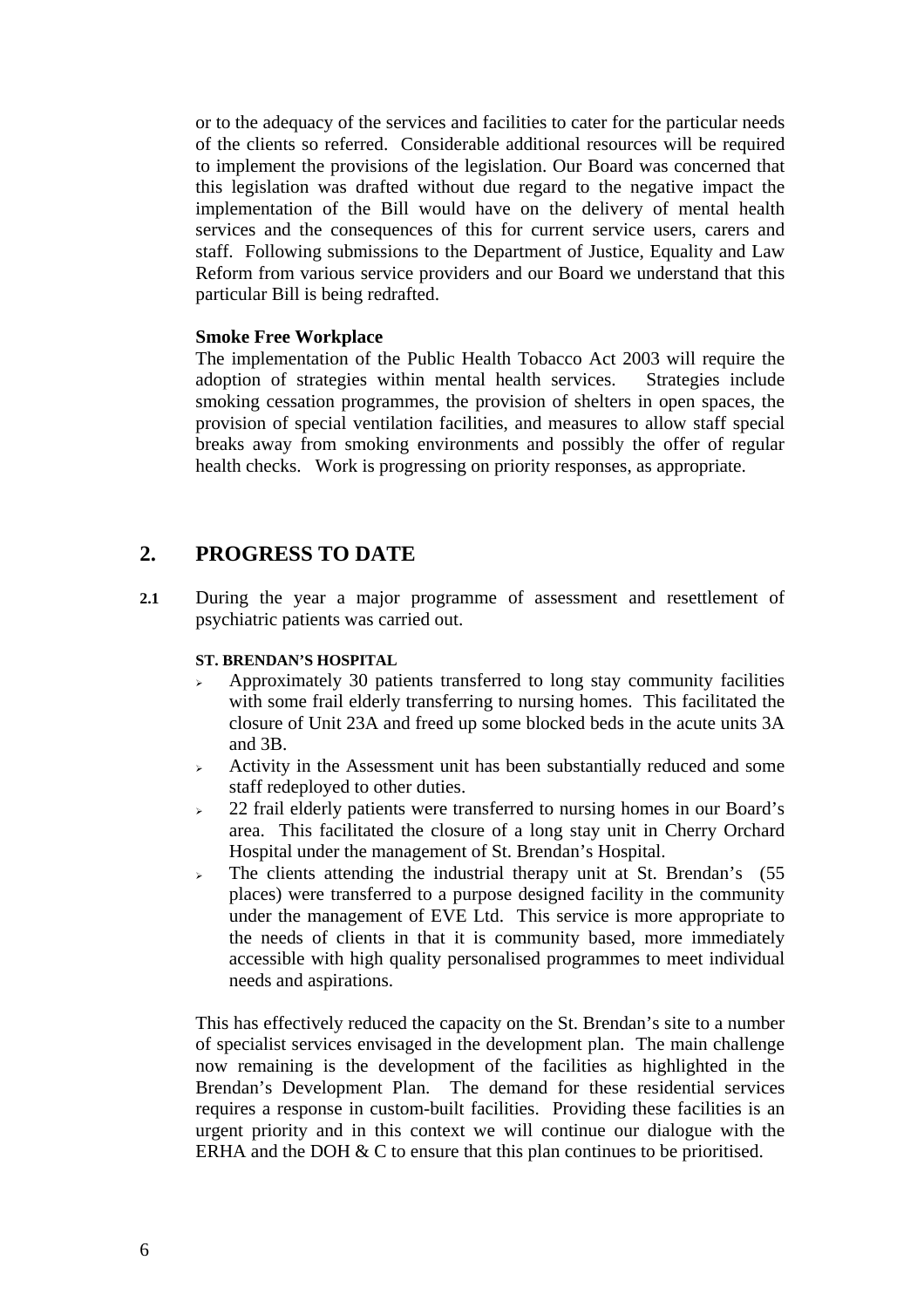#### **ST. ITA'S HOSPITAL**

A programme was put in place to relocate elderly patients, whose primary requirements was for a high level of nursing care, to nursing homes. The main focus of this process was concentrated on the Reilly's Hill complex. In all over 50 patients were relocated from Reilly's Hill - Reilly's Hill is now closed.

In parallel with this development staff resources have been redeployed to provide additional staffing to the rehabilitation team for Area 8, and Kilrock House has been developed to provide 12 community rehabilitation places and day facilities with 25 places inclusive of those in residence. It will also serve as headquarters for the Consultant – led rehabilitation team. Staff were also assigned to community mental health teams - nursing, occupational therapy and psychology.

This has allowed a keener focus on the core psychiatric activities community, acute care, rehabilitation and psychiatry of old age. This in effect means that St. Ita's has been re-engineered in line with national norms and can move into the purpose built mental health facilities proposed in the St. Ita's Development Plan adopted by our Board.

#### **VERVILLE RETREAT**

This facility was also closed in the course of the year (37 patients). Patients were assessed and arrangements made for their long-term care in line with the assessments in a new nursing home complex.

A total of 130 patients were relocated to more appropriate community-based facilities from our Board's mental health services.

**2.2** Building of the new acute units at James Connolly Memorial Hospital is complete. In line with the hospital development this unit is now ready for commissioning. Our Board is in consultation with the ERHA and the DOH & C for the additional funding and staffing to commission the unit over and above what can be transferred from St. Brendan's and JCM with the closing of Unit 9.

Plans for the new acute unit at Beaumont Hospital to replace the acute facilities at St. Ita's Hospital are at an advanced stage and planning permission has recently been secured for the development.

**2.3** Control plans for the strategic development of St. Ita's Hospital campus and St. Brendan's Hospital Campus are in place.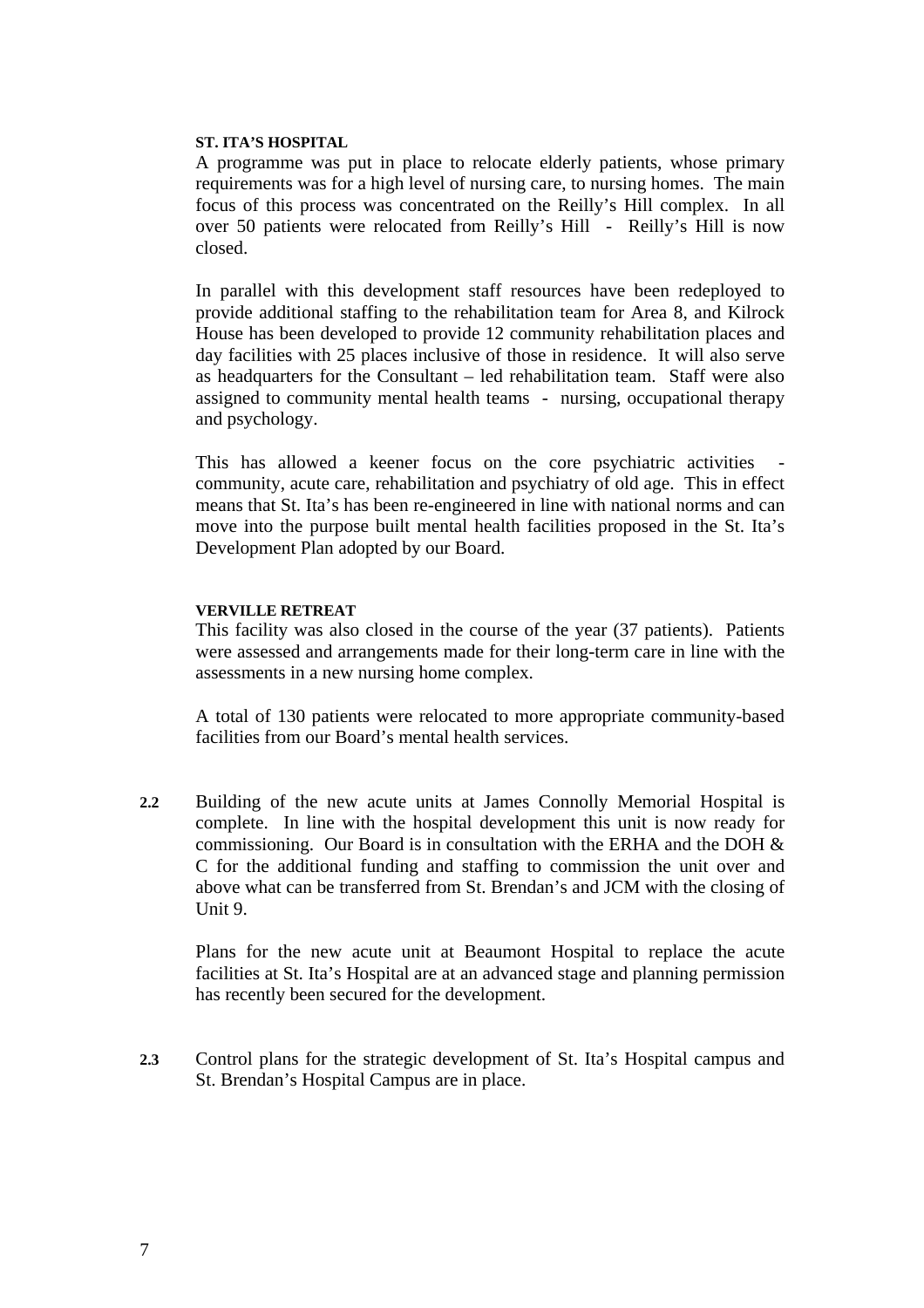- **2.4** Our Board continues to identify service developments in line with presenting needs and has applied for ongoing revenue for these developments including:
	- $\rightarrow$  Development of specialist rehabilitation, Liaison and old age psychiatry services.
	- $\triangleright$  Further development of the specialist homeless service.
	- $\triangleright$  Further development of community services including community housing, day facilities and day hospitals.
	- <sup>¾</sup> Suicide prevention response.
	- Development of advocacy services.
	- <sup>¾</sup> Partnership arrangements with voluntary organisations.
	- $\triangleright$  Upgrading of facilities.

## **3. GAPS IN SERVICE PROVISION**

## **3.1 INSPECTOR OF MENTAL HOSPITALS REPORT**

As referred to earlier, the transition from the institutional service to the community has been effected on a phased basis and facilities have been put in place in a strategic manner as opportunities arise in the property market. Our Board, in the main, serves an urban population and consequently, has had to make temporary arrangements in some areas in establishing a community facility pending building or acquiring the optimum facility. As a consequence the Inspector continuously reinforces the need for appropriate infrastructure in the community and on occasions highlights the unsuitability of premises.

Whilst the Inspector's comments and proposals are welcomed, they usually reflect the policies of our Board in relation to services development.

Likewise, the Inspector focuses on the need for deployment of additional staff, particularly in the community at multidisciplinary level. This is in line with our Board's own programme of service realignment and service bids to ERHA and the Department.

These themes have been reinforced in the recommendations of the Inspector in the 2002 report; he refers to the expansion of community services particularly staffing levels, the provision and refurbishment of facilities, the opening of the acute unit in JCM Hospital and developing plans for St. Ita's and St. Brendan's (Appendix 3).

## **Significant Reconfiguration**

The Eastern Health Board and our Board, since its establishment, has been concentrating on shifting the locus of mental health services from institutional care towards community care with a corresponding shift in the allocation of resources. As services were discontinued in the institutions every effort has been made to transfer staffing and financial resources to community services. Because of our particular stage of transition and the necessity to maintain large institutional buildings a disproportionate share of the mental health budget is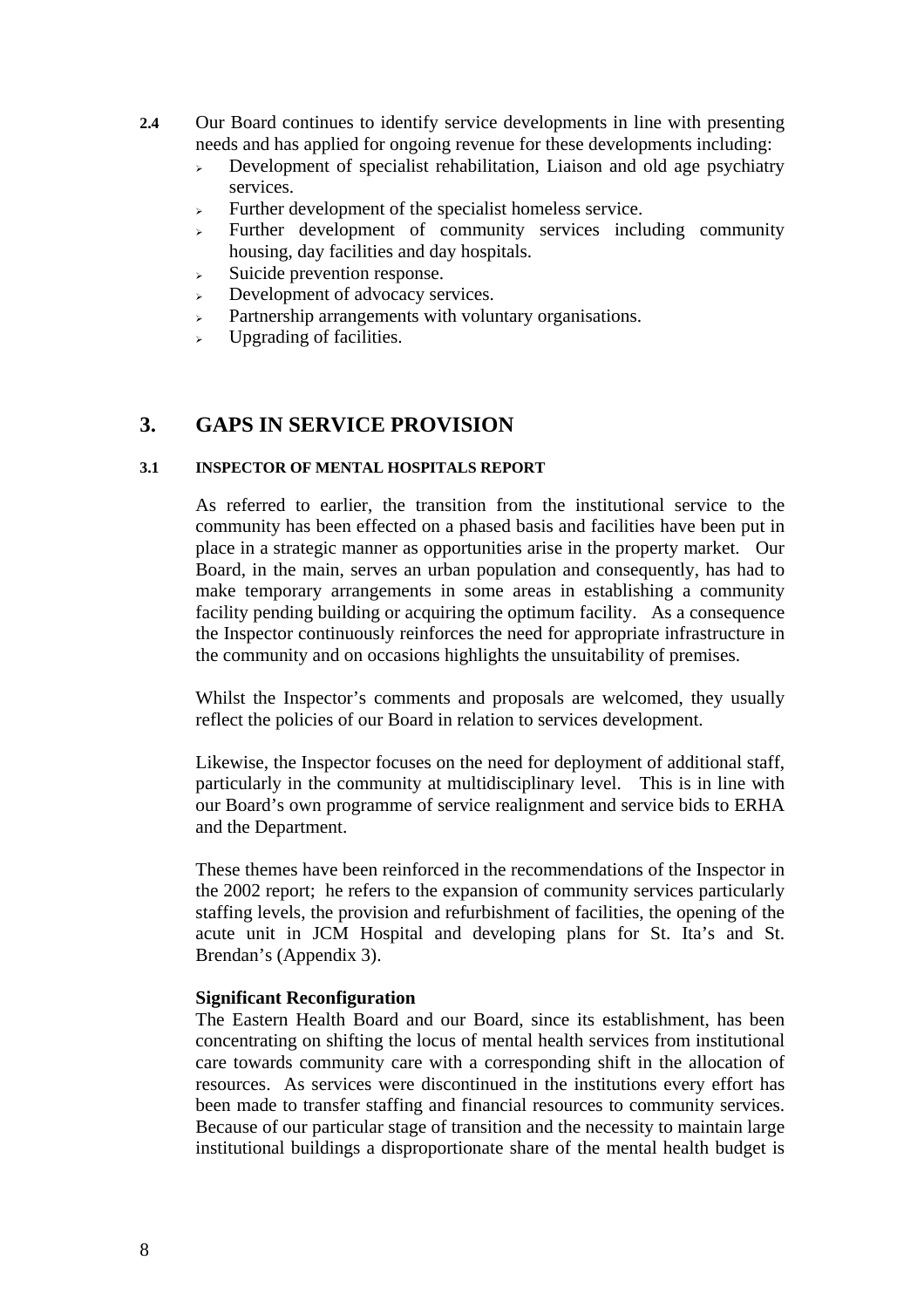required in the institutions. This requirement slows down the development of adequate community mental health services.

During 2003 our Board engaged in a major exercise to bring employment ceiling in line with Government policy and this resulted in the loss of posts across all services. The mental health service absorbed its share of the burden. In addition twenty-four new development posts for mental health services, approved prior to the implementation of the employment ceiling, cannot now be proceeded with. These adverse developments are taking place within a context of new and emerging demands in terms of increased population; ethnic mix; increased incidents of homelessness; client needs and legislative requirements. The re-engineering of services over the last two years will lead to the freeing up of 70 staff posts (approx.) - these posts will be rediverted as new service developments - acute unit, JCMH; homeless mentally ill; community housing; day hospitals and mental health centres, Blanchardstown and Finglas; further development of rehabilitation and multi-disciplinary teams.

## **3.2 ST. BRENDAN'S HOSPITAL CAMPUS DEVELOPMENT PLAN**

A strategic plan was developed in 2001 led by the Department of An Taoiseach, and involving the DOH & C, the Department of Education and Science, our Board and ERHA, for the St. Brendan's site; this plan took on board the range of health facilities set out in the development of the health plan for the Grangegorman site adopted by our Board in 2001. The legislation for this - Grangegorman Development Agency Bill 2003 - is now nearing completion.

The services in St. Brendan's Hospital will be re-engineered in two phases. Phase 1 will involve the transfer of acute admissions to JCM Hospital, complete closure of unit 23 (20 places) and the reduction of patients on the site overall to 110. It will also involve the re-configuring of support services on site, catering, administration, grounds maintenance, transport, etc. This will allow the transfer of resources, mainly staffing, towards the opening of the acute unit at JCM; staffing of community facilities in Blanchardstown such as the new day hospital at Techport; augmenting community services.

Phase 11 will involve the implementation of the St. Brendan's Development Plan, which includes facilities for mental health on and off site as well as other health and social service facilities on site. This is detailed in Appendix 4, *Development of the Health Plan for the Grangegorman Site.*

Our Board proposals acknowledge that the mental health facilities, proposed on-site and off-site, are the immediate priority, and will be subject to consultation with the ERHA and the DOH & C with regard to phasing and the necessary funding.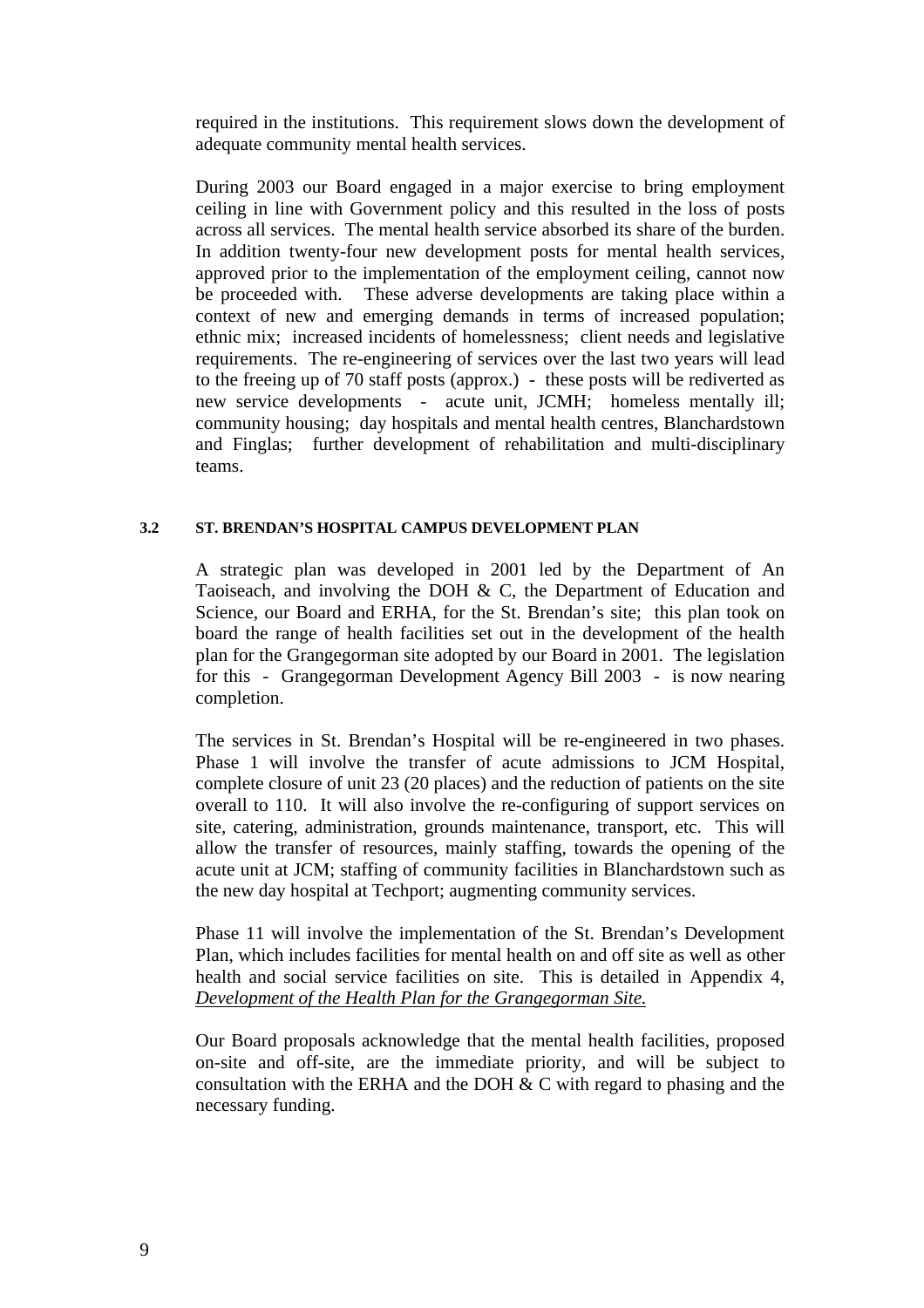The opening of the new acute unit at James Connolly Memorial Hospital will radically change the function of St. Brendan's Hospital within the spectrum of services remaining on the campus.

## **3.3 ST. ITA'S HOSPITAL DEVELOPMENT PLAN**

Our Board has adopted a Development Control Plan for the St. Ita's Hospital campus to support the move of acute services to Beaumont Hospital. This plan envisages a range of complementary community facilities to augment the move to Beaumont Hospital and to meet the needs of users of our services.

- $\approx$  1 x 40 bed unit for elderly mentally ill with challenging behaviour on the site of St. Joseph's Hospital, Raheny.
- $\approx$  2 x 15 bed community rehabilitation units at St. Joseph's Raheny and in a site yet to be identified in North County Dublin.
- $\geq$  2 x 15 bed units for frail elderly with co-psychiatric morbidity at St. Joseph's and in Balbriggan.
- <sup>¾</sup> A range of community day hospital and day care facilities.
- <sup>¾</sup> A headquarters for the mental health and intellectual disability services.

Likewise it is proposed that the St. Joseph's Intellectual Disability Service on campus will be relocated to purpose built facilities at strategic locations in the community to accommodate the clients in the service and to meet emerging needs in the longer term thus improving the quality of service and access overall. The completion of these proposals will allow for the rationalisation of the St. Ita's Hospital campus.

# **4. PATHWAYS FOR FUTURE DEVELOPMENT**

#### **4.1 THE EXPERT GROUP ON MENTAL HEALTH POLICY**

The DOH & C has established an expert committee to review mental health policy. The group is chaired by Professor Joyce O Connor of the National College of Ireland and has eighteen members drawn from the Department, the Mental Health Commission, a wide range of statutory and voluntary service providers, and user and carer organisations.

It is envisaged that in preparing a national policy framework to replace *Planning for the Future*, the committee will examine models of care; the respective roles of medication and complementary therapies; measures to reduce stigma; and psychiatric services for special groups - children, adolescents, homeless mentally ill and prisoners. The committee has received in the region of 140 submissions and is planning to engage in a series of consultation meetings countrywide to inform its work. It is tasked with reporting in June 2005.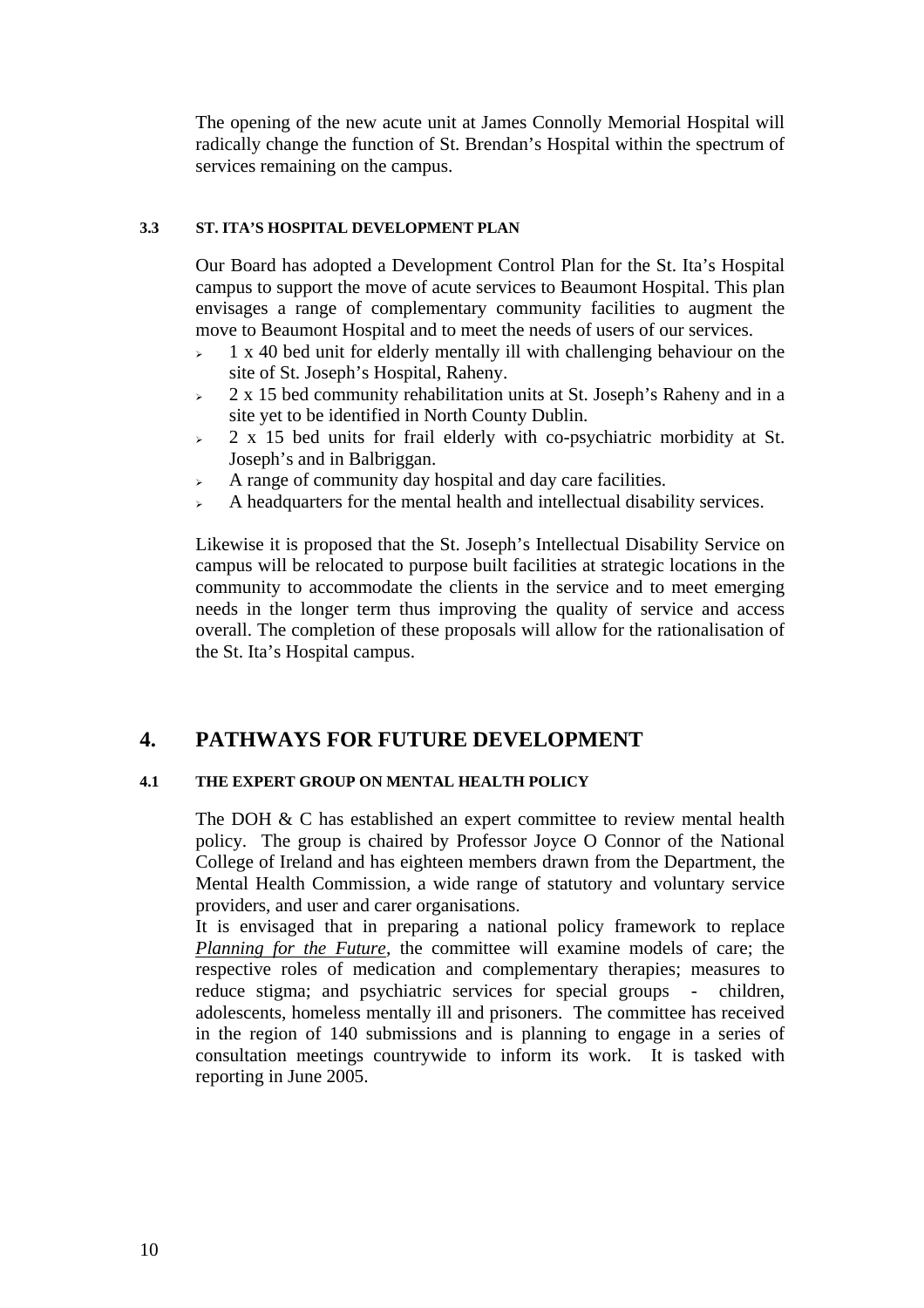#### **4.2 MENTAL HEALTH COMMISSION**

The Mental Health Commission was established in April 2002, appointed a Chief Executive Officer in December. The Commission proposes to introduce Mental Health Tribunals for those involuntarily detained in 2004 and discussions are underway nationally with Health Boards on this issue. The work of the Commission will also relate to benchmarking and monitoring standards (we can anticipate an increased level of activity from the Commission on the development of standards for mental health services during 2004). We are concerned with the number of patients which are being detained; we have a further concern relating to the costs associated with tribunals. We propose carrying out a retrospective audit of detentions with a view to determining whether we could overcome the need for detention in some instances and the resources required to undertake this development.

#### **4.3 ERHA STRATEGIC FRAMEWORK**

The ERHA in conjunction with the three Area Boards developed a Strategic Framework for Mental Health during 2003.Our Board engaged in a largescale consultation with staff, service users and voluntary service providers in relation to the development of the Framework and participated fully in the process. The Framework identifies the major challenges facing the mental health service over the coming years and ways to address these. It proposes a tiered strategic service model and a plan for the implementation of the framework. Our Board welcomes the Framework and looks forward to working conjointly with ERHA and the other Area Boards as well as other stakeholders in the implementation of the Strategic Framework.

# **5. SERVICE ACTIVITY**

## **5.1 NATIONAL**

At a national level the Mental Health Research Division of the Health Research Board produces an annual report on activities in Irish Psychiatric services. The 2002 report was published in December 2003. A summary of this report is contained in Appendix 5. The three Area Health Boards in the ERHA region have the third lowest rate of admissions nationally and the lowest number of community residential places. Acute admissions in the East need to be further analysed in the context of homeless mentally ill admissions e.g. 50% of admissions to St. Brendan's are homeless patients.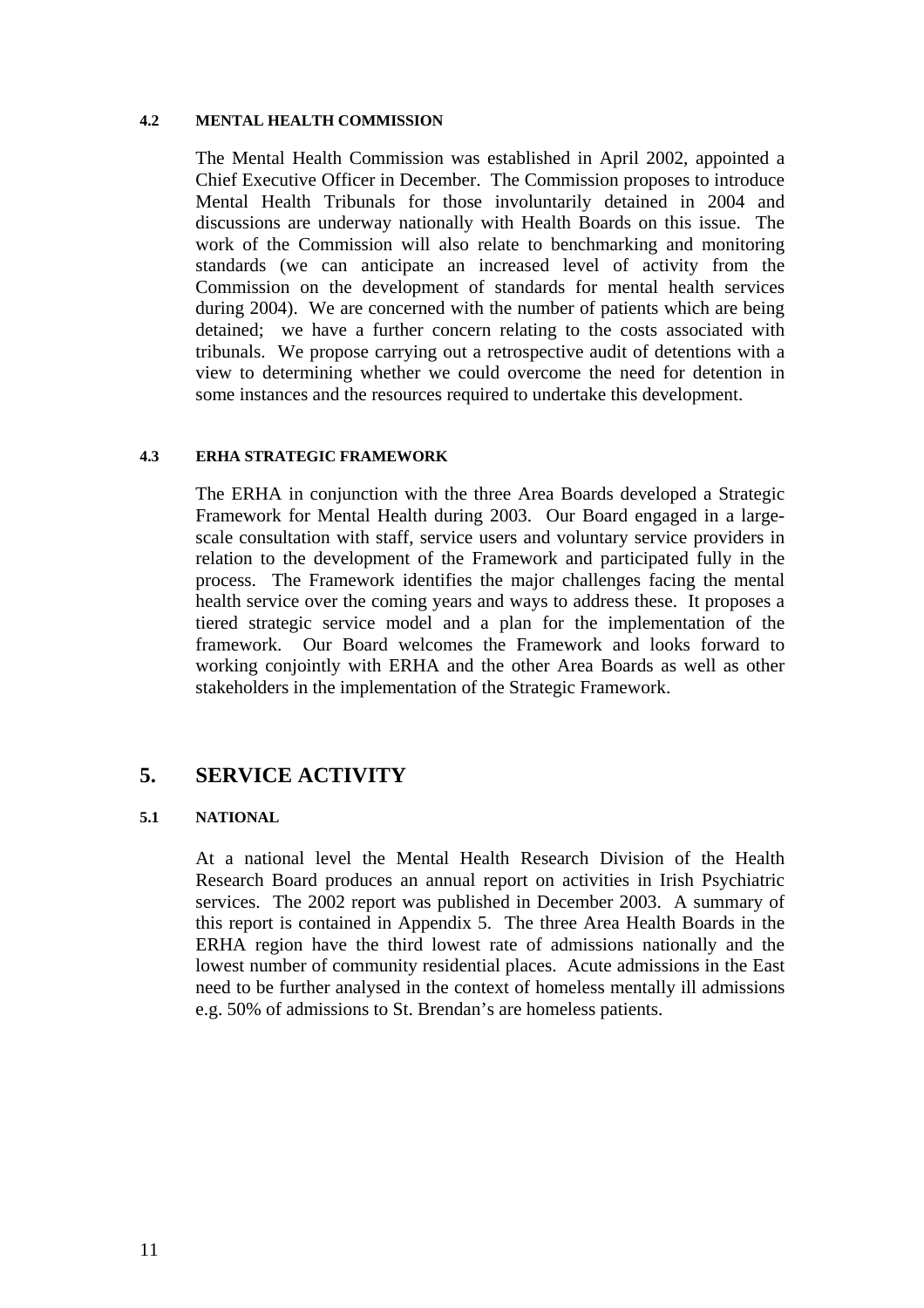## **5.2 NORTHERN AREA HEALTH BOARD**

Key activity levels for the service as a whole are outlined below and reflect a decrease in the level of admissions to hospital in line with national and Board policy.

| <b>Services</b>                  | <b>Activity</b><br>2001 | <b>Activity</b><br>2002 | <b>Activity</b><br>2003 |
|----------------------------------|-------------------------|-------------------------|-------------------------|
| <b>Admissions to hospital</b>    | 2823                    | 2524                    | $2554*$                 |
| Per 1.000                        | 5.2%                    | 4.7%                    | 4.8%                    |
| <b>Community Housing</b>         |                         |                         |                         |
| <b>High Support Residences</b>   | 15 <sup>1</sup>         | 16                      | 15                      |
| <b>Medium Support Residences</b> | 12                      | 9                       | 10                      |
| <b>Low Support Residences</b>    | 10 <sup>1</sup>         | 11                      | 9                       |
| <b>Total No. of Residences</b>   | 37                      | 36                      | 34                      |
| <b>Total No. of Places</b>       | 357                     | 404                     | 388                     |
| Dav Hospitals                    |                         |                         |                         |
| No. of Places                    | 145                     | 145                     | 145                     |
| <b>Total Attendances</b>         | 17658                   | 16928                   | 16.040                  |
| <b>Out-Patient Clinics</b>       |                         |                         |                         |
| No of clinics held               | 2637                    | 2436                    |                         |
| Total attendances                | 48963                   | 47424                   | 47427                   |
| <b>Day Centres</b>               |                         |                         |                         |
| No. of Places                    | 383                     | 383.                    |                         |
| Total no. of attendances         | 42633                   | 40.460                  | 44.704                  |
| <b>Eastern Vocational</b>        |                         |                         |                         |
| Number of people using           | 246                     | 278                     |                         |

**\* Preliminary Figures**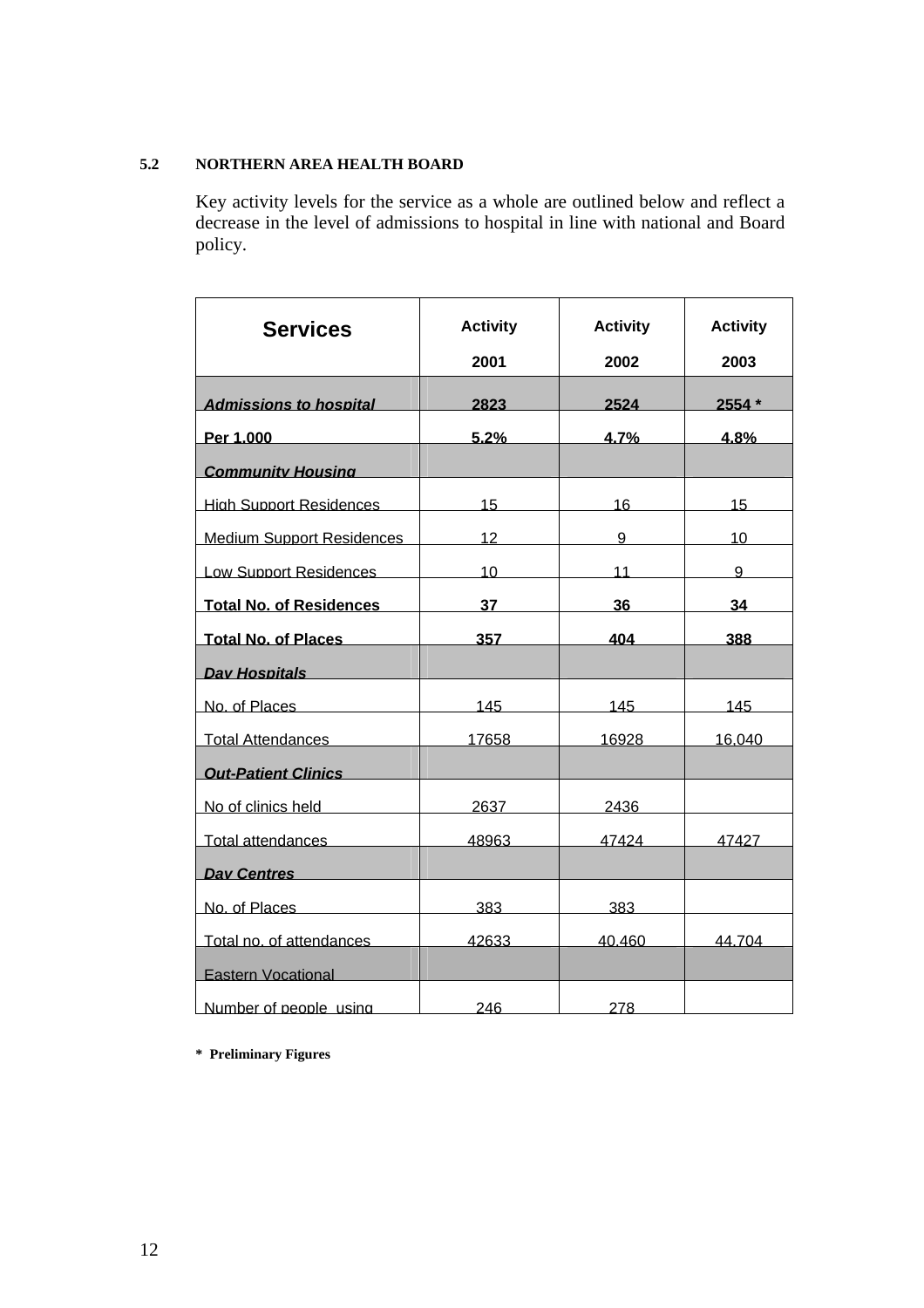## **5.2.1 Community Accommodation**

Since the establishment of the NAHB, the further development of community accommodation has been an important objective of our mental health service. This was funded by the ERHA directly; indirectly by the disposal and reinvestment of proceeds of assets, as well as local authority leases.

- <sup>¾</sup> Church Avenue, Blanchardstown 5 places.
- <sup>¾</sup> Castlecurragh, Mulhuddart 2 houses allocated by Fingal County Council - 6 places.
- <sup>¾</sup> Dunluce Road, Clontarf 4 places.
- <sup>¾</sup> Lindsay House, Glasnevin 6 places.
- $\geq$  Lispopple, Swords 8 places.
- $\triangleright$  Balrothery, Balbriggan 10 places.
- $\triangleright$  Rush Beeverstown (1); Donabate (2) allocated by Fingal County Council - 12 places.
- <sup>¾</sup> Navan Road, Swords 8 places.
- <sup>¾</sup> Avondale House, Pinnock Hill 10 places.

This involves reassigning 50 staff to these services.

## **5.2.2 Local Authorities and Housing Associations**

Strategic alliances have been developed with Fingal County Council, HAIL Housing Association and Fingal Mental Health Association in relation to meeting the emerging community accommodation needs of people with a mental illness in addition to the above. These alliances will continue to be progressed. Fingal County Council have intimated that additional community housing will be made available to Voluntary Housing Associations in Balbriggan and Buzzardstown, Co Dublin.

## **5.2.3 Community Accommodation Refurbishments**

Considerable refurbishment work has been carried out in the last three years to ensure that all community houses meet the necessary fire, health and safety standards and conforms to relevant regulations. In addition approximately €380k was spent on a major renovation of St. Elizabeth's Court, North Circular Road, and a further €100k was spent on Adelphi House, North Circular Road.

Further sums totalling €185k have been allocated in the current year for refurbishment of 102/3 Casino Park, Marino, further upgrading of Adelphi House as well as the commissioning of St. Catherine's, Rush.

## **5.2.4 Day Hospitals**

Our Board is currently in the process of providing additional day hospital services in the Finglas and Blanchardstown sectors, as well as sector headquarters.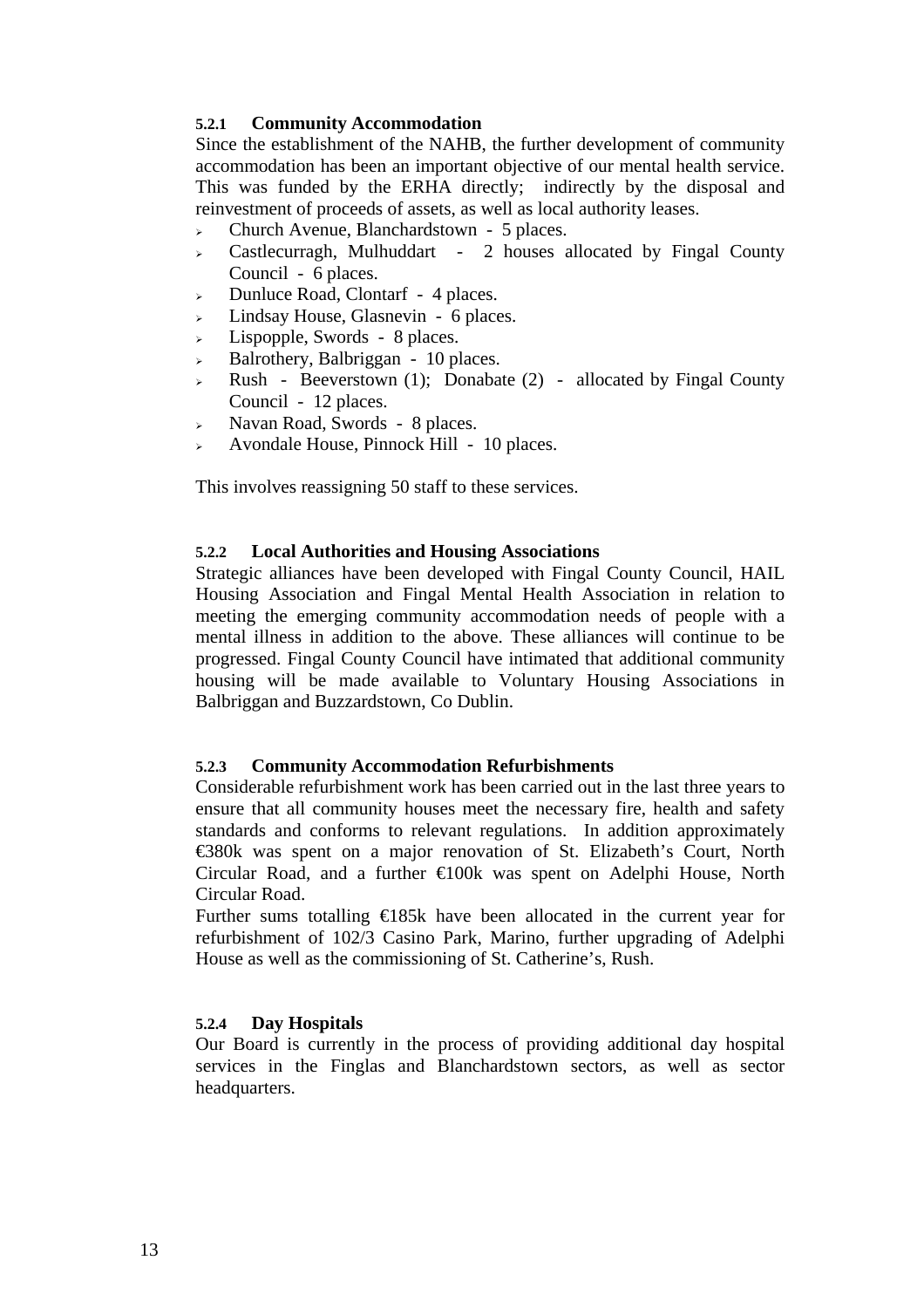#### **5.2.5 Out –Patient Services Mater Sector**

Funding was provided to the Mater Hospital to upgrade the Mental Health and Professorial Unit at 62/63 Eccles St.. Further developments are planned to facilitate the provision of day services on this site.

Our Board's policy is that frontline mental health service should be provided in conjunction with the full range of primary care services, in line with the Primary Care Strategy. In this context dedicated mental health facilities are included in the briefs of new primary care centres planned for Ballymun, North Inner City, Rathdown Road, Blanchardstown, and Balbriggan and will be a feature of all future briefs.

# **5.2.6 Homeless Psychiatric Services**

## **Specialist Services**

The aim of the homeless psychiatric programme is to develop and implement a comprehensive management programme for the homeless mentally ill, in collaboration with existing psychiatric services and other statutory and voluntary providers.

## **Catchment Area Services**

There has been a considerable increase in demand for our Board's inner city mental health services, particularly the North Strand and Mater Sectors. In response to this demand, our Board provided additional medical and nursing expertise to these services in order to meet presenting needs.

#### **Assessment of Need**

Our Board, in co-operation with the Mater and St. Vincent's Hospital, Fairview is engaged in a review of the impact of homeless and non-nationals on mental health services in the North Inner City. This review will be published shortly and will inform the development of future services for homeless people

## **5.2.7 Rehabilitation Services**

A multi disciplinary consultant led rehabilitation team was established in St. Brendan's Hospital in the late 1980's when upwards of 1000 patients resided on the campus. This team was highly successful over the years with the hospital now accommodating approximately 130 patients, mainly in special services.

In 2002 a consultant led rehabilitation team was established in St. Ita's Hospital. The focus of this team relates to rehabilitation programmes in the community. Our Boards next challenge is to establish consultant led rehabilitation teams in Areas 6 and 7. This development is a high priority so as to ensure that clients in the community are facilitated with personally tailored rehabilitation programmes to enable them to function at their maximum potential.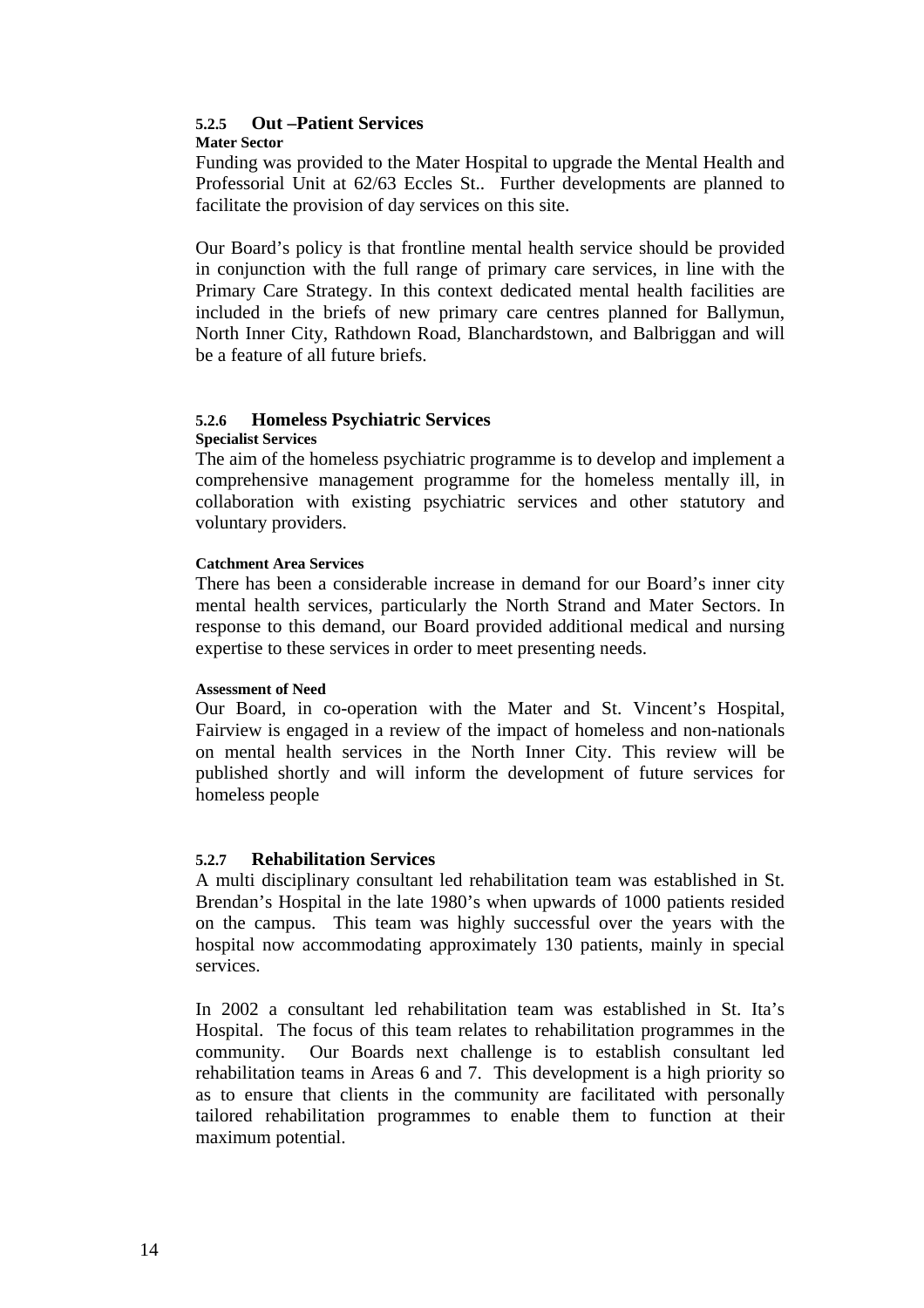## **5.2.8 Vocational Training and Supported Employment**

Eastern Vocational Enterprises Limited (E.V.E.) is a wholly owned subsidiary of ERHA which provides a rehabilitation network involving certified training, on the job training, and quality long term supported and sheltered employment for those with mental health and learning difficulties.

The organisation provides a range of vocational and psychosocial programmes funded by the Boards and FAS. Within the past year E.V.E. has transferred its training centre based in Coolock (Mahylock) to a new premises in Finglas and in the process provided additional training places for many of those attending the IT/OT centre at St. Brendan's Hospital.

The Mahylock Centre has now been redeveloped as a Clubhouse providing a service user centred programme of daytime activities, which includes personal support, personal development, social and community activities and employment opportunities. Another Clubhouse is currently being planned for Blanchardstown.

A new service is currently being planned in partnership with the National Training and Development Institute to provide a vocational training and rehabilitation service to people with mental health difficulties in Balbriggan.

## **5.2.9 Liaison Services**

Dedicated liaison services are provided in partnership arrangements between our Board and Beaumont, the Mater and Rotunda Hospitals. Plans are at an advanced stage for the provision of dedicated liaison services to James Connolly Memorial Hospital.

## **5.2.10 Suicide Prevention**

The Health Strategy 2001 identified suicide prevention as a key target area for action. The recommendations of the National Task Force on Suicide (1998) forms the template for our Board to respond to this sensitive issue. Since the establishment of our Board a number of initiatives have taken place in relation to suicide prevention.

A Mental Health Promotion/Suicide Resource Officer has been recruited. Support and funding has been provided for a number of community based listening services for people bereaved by suicide. The resource officer has consulted widely with education and youth representative bodies with regard to the operation of suicide awareness guidelines in schools. Training initiatives have been organised for healthcare professionals. A resource manual for mental health promotion and suicide prevention in third level institutions was produced as part of a collaborative project between the NAHB and Trinity College in 2002 and this was launched in 2003.

In addition to the above, a multi-disciplinary steering group has been established in our Board's area to oversee and co-ordinate responses. A directory of voluntary and statutory services, which provides support to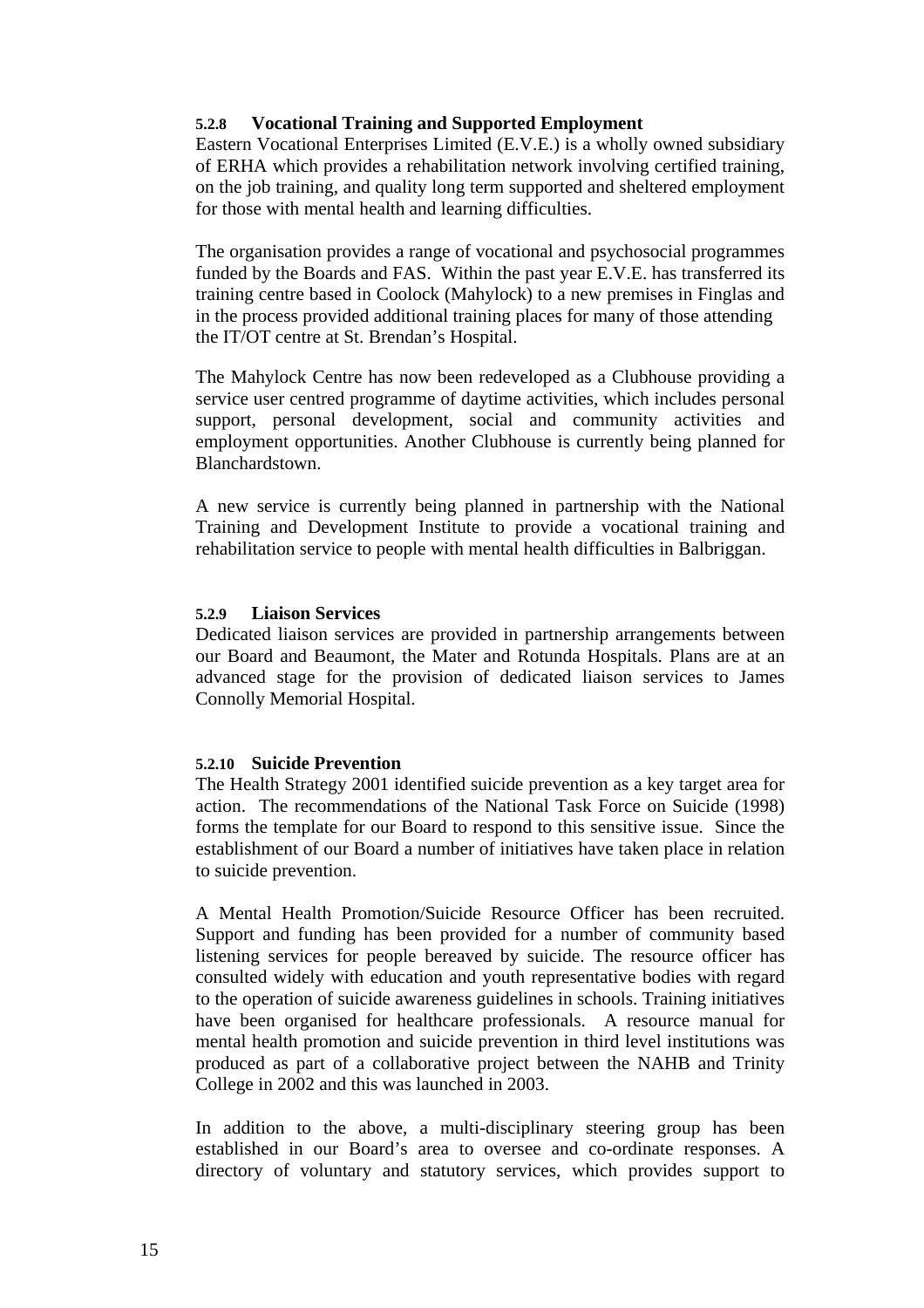vulnerable persons, was launched in 2003. The group is currently engaged in the development of a strategy on suicide for our Board' s area. A wide– ranging consultative process is nearing completion and the strategy will be launched in 2004.

## **5.2.11 Voluntary Organisations**

The voluntary sector plays a key role in the provision of services to people with mental illness. Our Board is committed to further develop partnership arrangements with a range of voluntary organisations, and in particular to ensure that service users have a voice in the development of service provision. Since establishment our Board has supported:

- Schizophrenia Ireland provide advice and support network clients and families as well as advocacy services
- $\rightarrow$  GROW provide advice and support network clients and families as well as advocacy services
- $\geq$  The Samaritans provide crisis support network and helpline
- <sup>¾</sup> Marino Therapy Centre provide counselling service and specialise in eating disorder

Our Board works conjointly with the SWAHB and the ECAHB in the development of advocacy initiatives in the region. Two training programmes for service users have been completed with the Irish Advocacy Network.

In parallel with this development, utilising funds secured from the Nursing and Midwifery Development Unit a module of the BSc Nursing Programme at Dublin City University has been devised to prepare nursing staff for the introduction of self and peer advocacy. This programme has been accredited by DCU and has been developed in association with ERHA, Mental Health Services Directors of Nursing and the Irish Advocacy Network.

## **5.2.12 Elderly Services**

#### **Psychiatry of Later Life**

A new Consultant-led Psychiatry of Old Age Service (based at St. Ita's and Beaumont) came on stream in 2002. This service provides a community orientated outreach service to Community Care Area 8. This service will have 6 assessments beds in the new acute facility in Beaumont Hospital when it comes on stream in 2005. This service compliments the existing services in Area 6 and 7. It is important to highlight that the Area 6 and 7 service was developed in the late 1980's as a pilot project. The service was a quality service from the outset and has served as the benchmark for service developments in all health boards since then. In addition a plan for integrated services between adult psychiatry, general medicine for the elderly and the psychiatry of old age services in relation to non-acute residential services has been piloted across the North East city and county.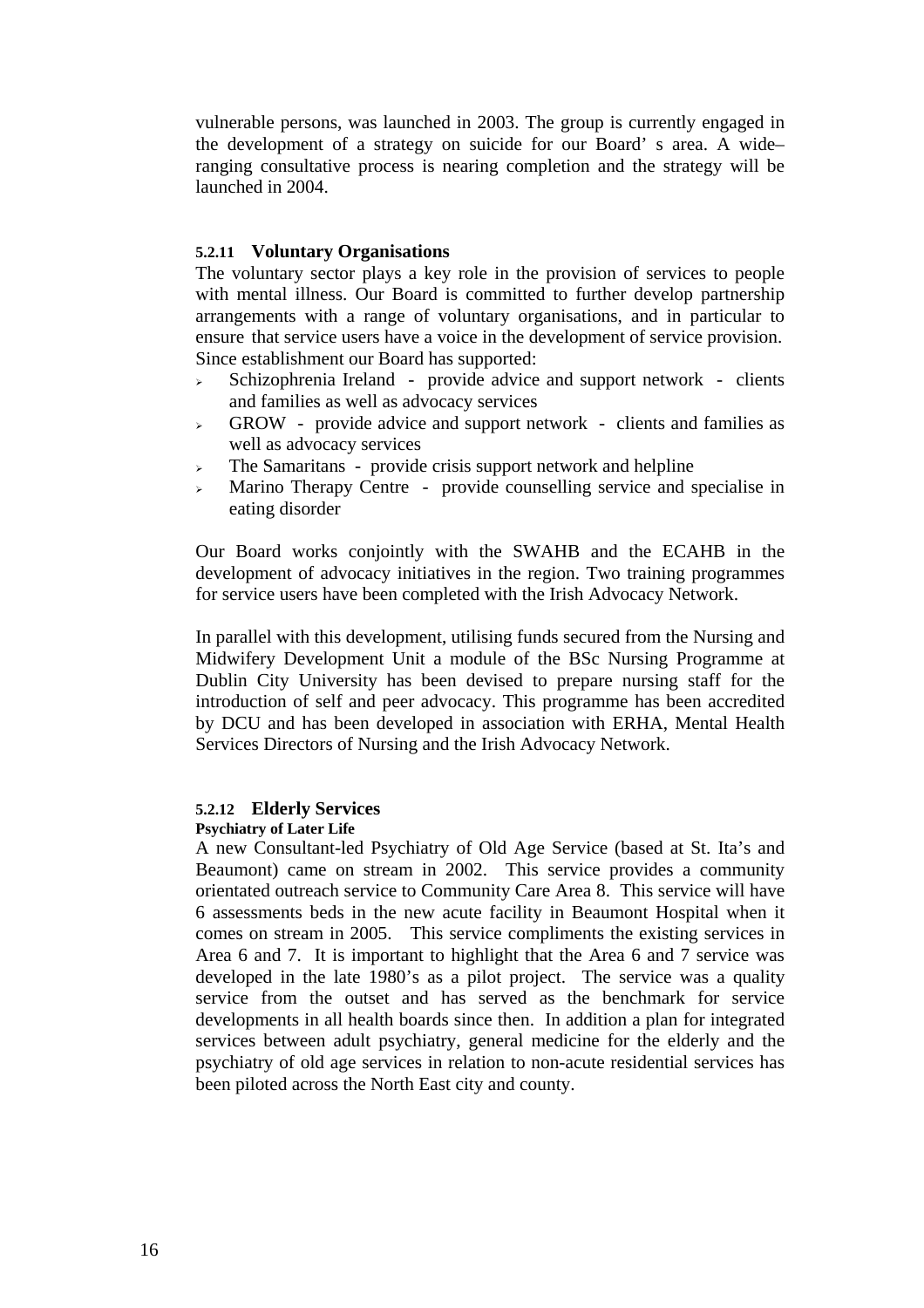# **SUMMARY**

Our Board has substantially completed the programme envisaged by *Planning for the Future*. Over the years the population of the psychiatric hospitals has decreased incrementally. This has facilitated the reconfiguration of services and the transfer of staff into a broad range of community based mental health services. Over the years a portfolio of community houses has been acquired to provide for the long and short term residential requirements of vulnerable patients. The development plans of St. Brendan's and St. Ita's campuses will make a significant contribution to the development of community mental health services in the years ahead.

The provision of mental health services continues to face significant challenges. Nationally the proportion of the health budget expended on mental health has declined from 10.7% of total non-capital expenditure (1990) to 8.9% (1999) - Value for Money Audit of the Irish Health System (Deloitte & Touche, 2001, p. 126).

Meanwhile the population of the east region rose by 156,089 between the 1991 census and the 2002 census, an increase of 11.1%.

A recent analysis of figures in the Report of the Inspector of Mental Hospitals shows that the ERHA area comes bottom of the health board league table in the number of beds, the number of hostel places, the numbers of nursing and non nursing staff per 10,000 population.

It comes third lowest in the number of day centre places while coming fourth out of eight in the number of day hospital places.

It is important to highlight that of the 23 RAPID Areas designated nationally, 6 are in the Northern Area Health Board. The increasing numbers of asylum seekers in the population are placing new demands on services and there is a growing requirement for the provision of forensic psychiatry services in the community. Evolving needs and the expectations of customers of higher standards in services along with a developing range of therapies and improved medical technology will place demands for continuing change on mental health service delivery. Our services will continue to operate in a flexible and innovation way in meeting challenges as they present, as well as improving standards of delivery overall.

*Chief Executive*

*M. Windle 19th February 2004*